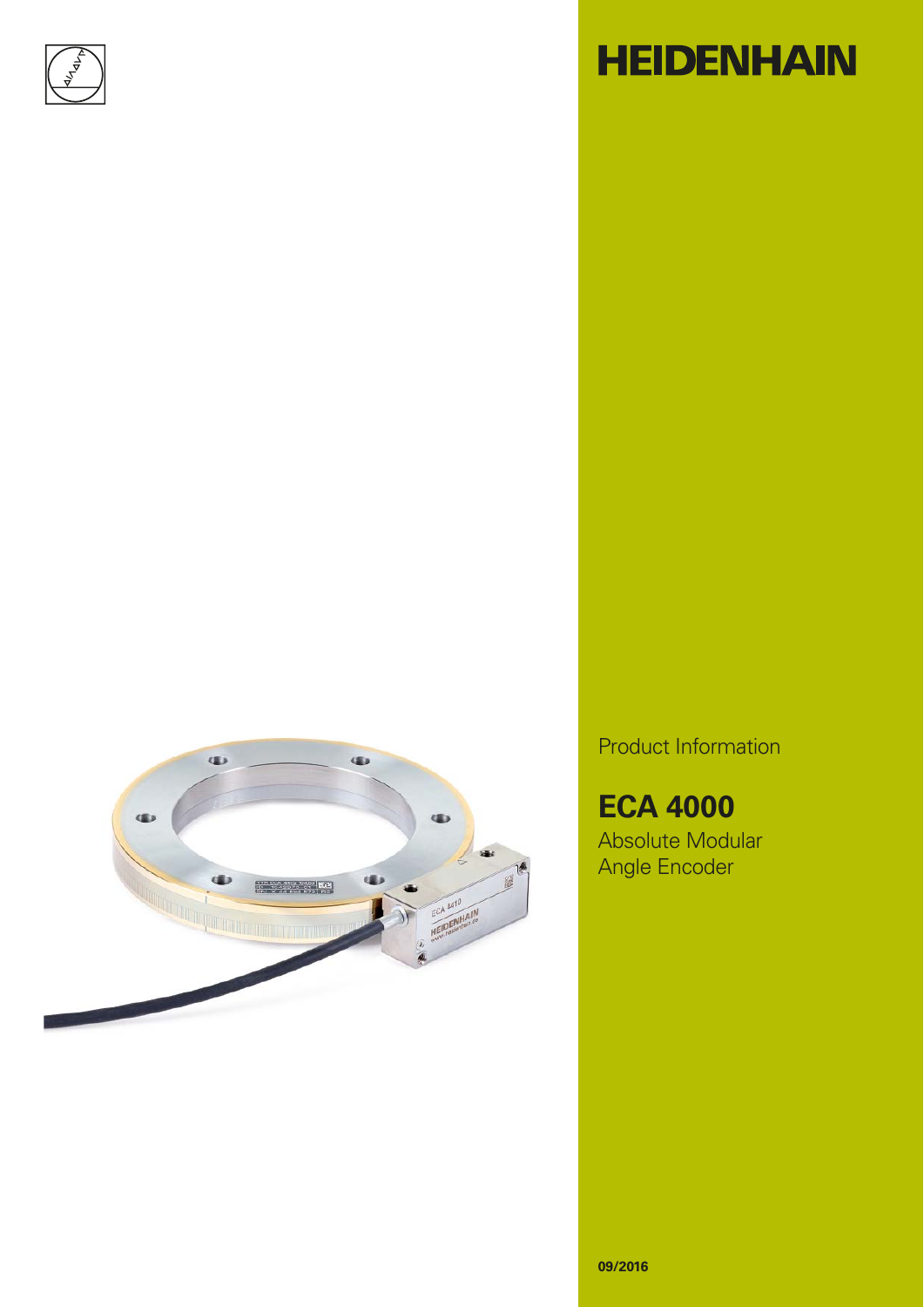## **ECA 4412, ECA 4492**

**Absolute angle encoder with high accuracy**

- **Steel scale drum with three-point centering**
- **Consists of scanning head and scale drum**



#### **Scanning head**

#### **Interface**

Ordering designation

Clock frequency

Calculation time t<sub>cal</sub>

**Electrical connection**

 $Cable length<sup>1</sup>$ 

Voltage supply

Power consumption (max.)

Current consumption (typical)

**Vibration** 55 Hz to 2000 Hz **Shock** 6 ms

**Operating temperature**

**Protection EN 60529** 

**Mass** Scanning head Connecting cable Coupling (M12)

#### **Scale drum**

**Measuring standard** Coefficient of expansion

**Drum inside diameter\***

**Drum outside diameter\***

Mechanically permissible speed

Electrically permissible speed

Moment of inertia of rotor

Permissible axial movement

**Positions per revolution**

Measuring step

Signal periods

**Accuracy of graduation**

**Position error per signal period** RMS  $(1\sigma)$ 

**Protection** EN 60529

**Mass** Scale drum

Product Information ECA 4000 09/2016 **\*** Please select when ordering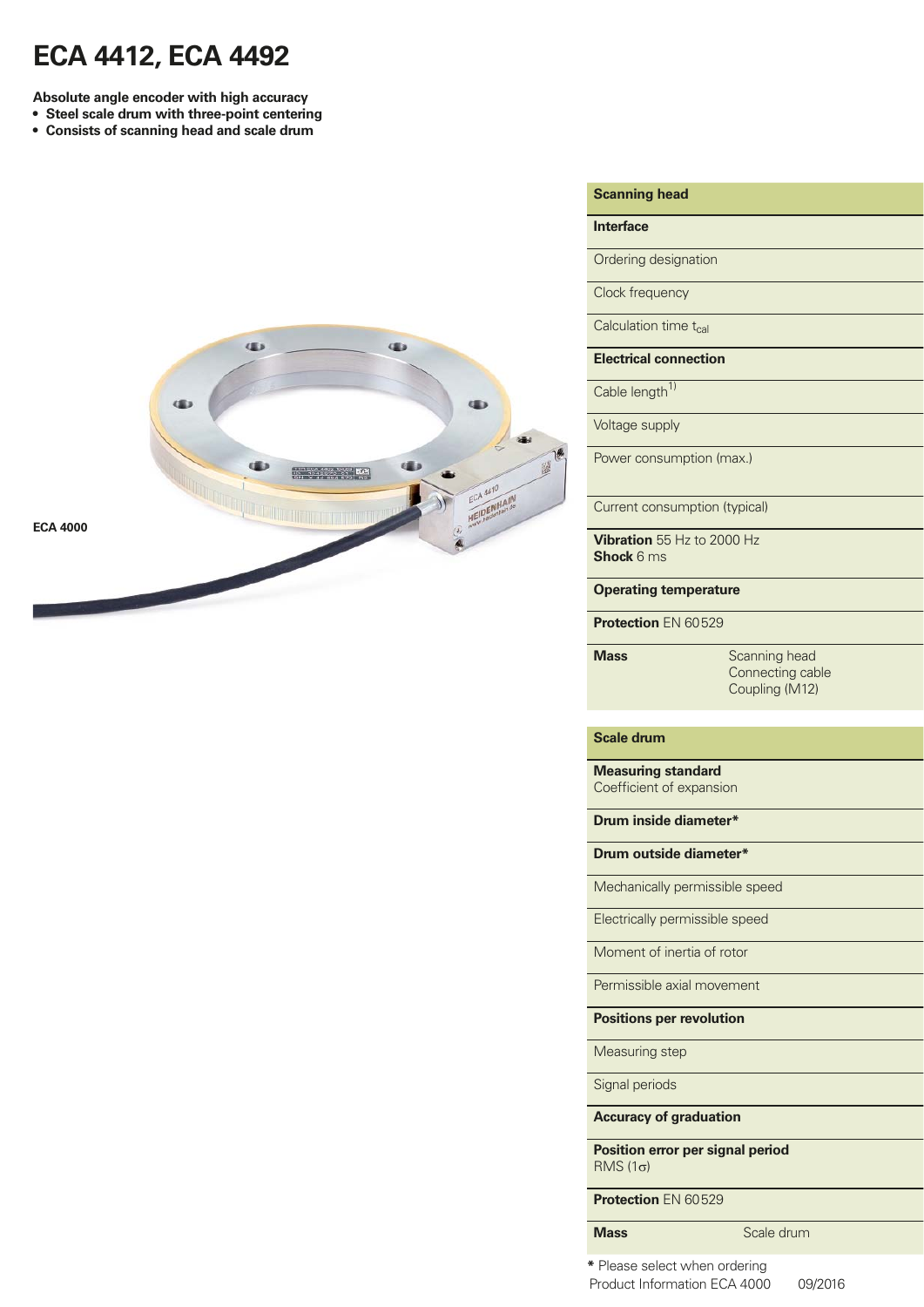| <b>ECA 4410</b>                                                                            |                 |                 | <b>ECA 4490F</b>                                                                                               |                                         |                                        | <b>ECA 4490M</b>                    |                                      |                                      |  |  |
|--------------------------------------------------------------------------------------------|-----------------|-----------------|----------------------------------------------------------------------------------------------------------------|-----------------------------------------|----------------------------------------|-------------------------------------|--------------------------------------|--------------------------------------|--|--|
| EnDat 2.2                                                                                  |                 |                 |                                                                                                                | Fanuc Serial Interface; xi Interface    |                                        |                                     | Mitsubishi high speed interface      |                                      |  |  |
| EnDat22                                                                                    |                 |                 | Fanuc05                                                                                                        | Mit03-4                                 |                                        |                                     |                                      |                                      |  |  |
| $\leq$ 16 MHz                                                                              |                 |                 | $\overline{\phantom{0}}$                                                                                       |                                         |                                        |                                     |                                      |                                      |  |  |
| $\leq 5 \mu s$                                                                             |                 |                 | $\overline{\phantom{0}}$                                                                                       |                                         |                                        |                                     |                                      |                                      |  |  |
| Cable 1 m or 3 m, with 8-pin M12 coupling (male)                                           |                 |                 |                                                                                                                |                                         |                                        |                                     |                                      |                                      |  |  |
| $\leq 100$ m                                                                               |                 |                 | $\leq 50$ m                                                                                                    |                                         |                                        | $\leq 30$ m                         |                                      |                                      |  |  |
| DC 3.6 V to 14 V                                                                           |                 |                 |                                                                                                                |                                         |                                        |                                     |                                      |                                      |  |  |
| At 3.6 V: 700 mW<br>At 14 V: 800 mW                                                        |                 |                 | At 3.6 V: 850 mW<br>At 14 V: 950 mW                                                                            |                                         |                                        |                                     |                                      |                                      |  |  |
| At 5 V: 90 mA (without load)                                                               |                 |                 |                                                                                                                | At 5 V: 100 mA (without load)           |                                        |                                     |                                      |                                      |  |  |
| $\leq 500$ m/s <sup>2</sup> (EN 60068-2-6)<br>$\leq$ 1000 m/s <sup>2</sup> (EN 60068-2-27) |                 |                 |                                                                                                                |                                         |                                        |                                     |                                      |                                      |  |  |
| -10 °C to 70 °C                                                                            |                 |                 |                                                                                                                |                                         |                                        |                                     |                                      |                                      |  |  |
| IP67                                                                                       |                 |                 |                                                                                                                |                                         |                                        |                                     |                                      |                                      |  |  |
| 18 g (without cable)<br>20 g/m<br>15 g                                                     |                 |                 |                                                                                                                |                                         |                                        |                                     |                                      |                                      |  |  |
| <b>TTR ECA 4402</b>                                                                        |                 |                 |                                                                                                                |                                         |                                        |                                     |                                      |                                      |  |  |
| Steel drum<br>$\alpha_{\text{therm}} \approx 10.5 \cdot 10^{-6} \text{ K}^{-1}$            |                 |                 |                                                                                                                |                                         |                                        |                                     |                                      |                                      |  |  |
| 70 mm                                                                                      | 80 mm           | 120 mm          | 130 mm                                                                                                         | 150/185 mm                              | 180/210 mm                             | 270 mm                              | 425 mm                               | 512 mm                               |  |  |
| 104.63 mm                                                                                  | 127.64 mm       | 178.55 mm       | 148.20 mm                                                                                                      | 208.89 mm                               | 254.93 mm                              | 331.31 mm                           | 484.07 mm                            | 560.46 mm                            |  |  |
| $\leq$ 8500 rpm                                                                            | $\leq 6250$ rpm | $\leq 4500$ rpm | $\leq 5250$ rpm                                                                                                | $\leq$ 4250 rpm                         | $\leq$ 3250 rpm                        | $\leq$ 2500 rpm                     | $\leq$ 1800 rpm                      | $\leq$ 1500 rpm                      |  |  |
| $\leq$ 7000 rpm                                                                            | $\leq$ 5750 rpm | $\leq$ 3000 rpm | $\leq 4400$ rpm                                                                                                | $\leq$ 2550 rpm                         | $\leq$ 2100 rpm                        | $\leq 900$ rpm                      | $\leq 600$ rpm                       | $\leq 550$ rpm                       |  |  |
| $0.83 \cdot 10^{-3}$ kgm <sup>2</sup>                                                      |                 |                 | $2.0 \cdot 10^{-3}$ kgm <sup>2</sup> 7.1 $\cdot 10^{-3}$ kgm <sup>2</sup> 1.7 $\cdot 10^{-3}$ kgm <sup>2</sup> | $12/6.5 \cdot 10^{-3}$ kgm <sup>2</sup> | $28/20 \cdot 10^{-3}$ kgm <sup>2</sup> | $59 \cdot 10^{-3}$ kgm <sup>2</sup> | $199 \cdot 10^{-3}$ kgm <sup>2</sup> | $263 \cdot 10^{-3}$ kgm <sup>2</sup> |  |  |
| $\leq \pm 0.4$ mm (scale drum relative to the scanning head)                               |                 |                 |                                                                                                                |                                         |                                        |                                     |                                      |                                      |  |  |
| 134217728 (27 bits)                                                                        |                 |                 |                                                                                                                |                                         | 268435456 (28 bits)                    |                                     | 536870912 (29 bits)                  |                                      |  |  |
| 0.0097''                                                                                   |                 |                 |                                                                                                                |                                         | 0.0048"                                |                                     | 0.0024''                             |                                      |  |  |
| 8195                                                                                       | 10010           | 14003           | 11616                                                                                                          | 16379                                   | 19998                                  | 25993                               | 37994                                | 44000                                |  |  |
| $\pm 3''$                                                                                  | ±2.5"           | $\pm 2$ "       | $\pm 2.3$ "                                                                                                    | ±1.9"                                   | $\pm 1.8^{\prime\prime}$               | ±1.7"                               | ±1.5"                                | ±1.5"                                |  |  |
| $\pm 0.20$ "                                                                               | $\pm 0.16''$    | ±0.12"          | ±0.14''                                                                                                        | $\pm 0.10$ "                            | $\pm 0.08''$                           | $\pm 0.06''$                        | $\pm 0.04^{\prime\prime}$            | $\pm 0.04^{\prime\prime}$            |  |  |

### $\approx$  0.42 kg  $\,$   $|\approx$  0.69 kg  $\,$   $|\approx$  1.20 kg  $\,$   $|\approx$  0.35 kg  $\,$   $|\approx$  1.5/0.66 kg  $\,$   $|\approx$  2.3/1.5 kg  $\,$   $|\approx$  2.6 kg  $\,$   $|\approx$  3.8 kg  $\,$   $|\approx$  3.7 kg  $1)$  With HEIDENHAIN cable

±0.12" 0.023"

0.028"

0.020"

0.016"

0.012"

0.009"

0.007"

Product Information ECA 4000 09/2016

 $\pm 0.16''$ 0.032"

0.040"

IP00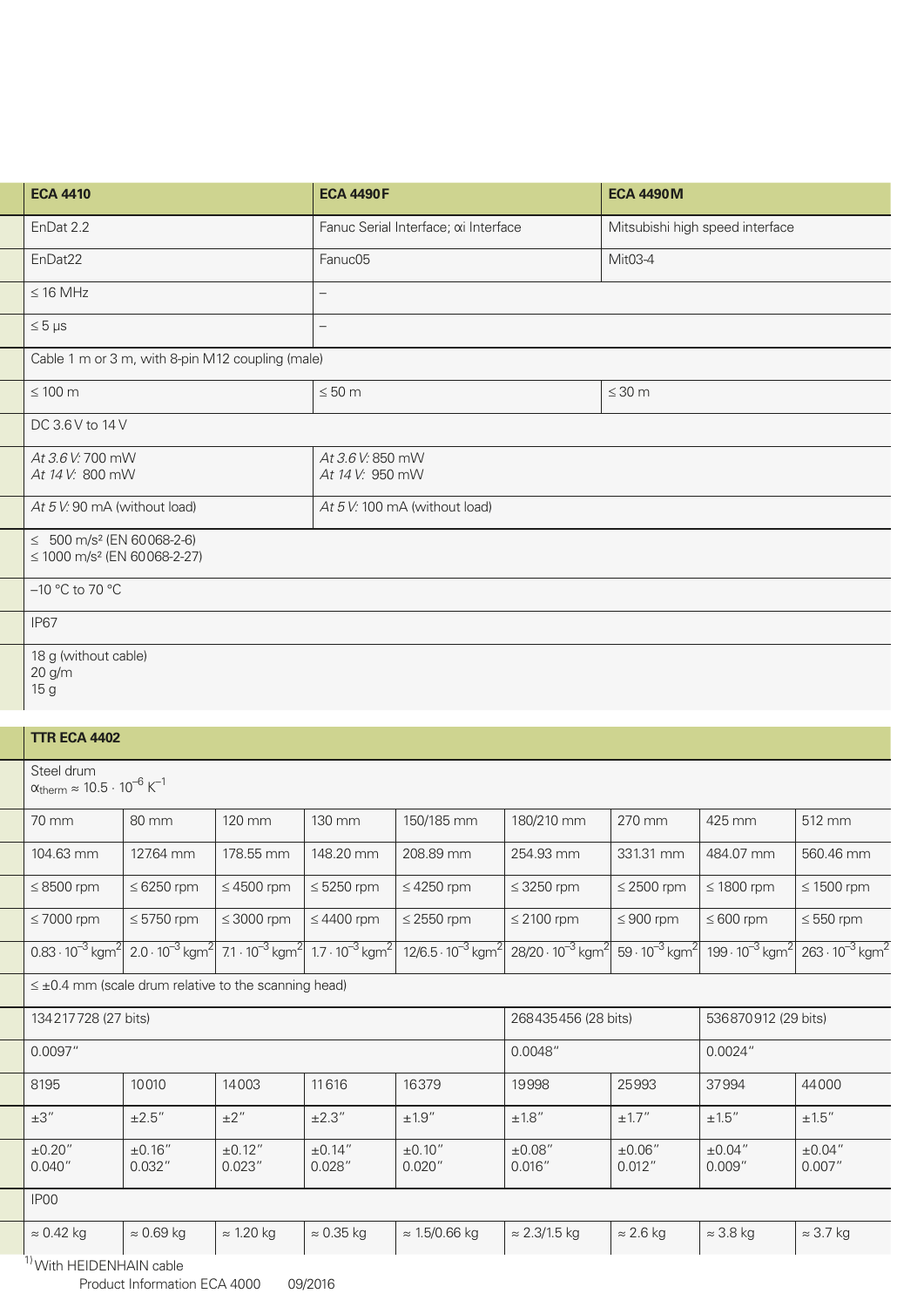## **ECA 4412, ECA 4492**

Dimensions



- 4 = Positive direction of rotation
- $5$  = Marks for drum centering (3x120 $^{\circ}$ )
- 6 = Incremental track
- $7 = \text{Code track}$
- 8 = Space for mounting aid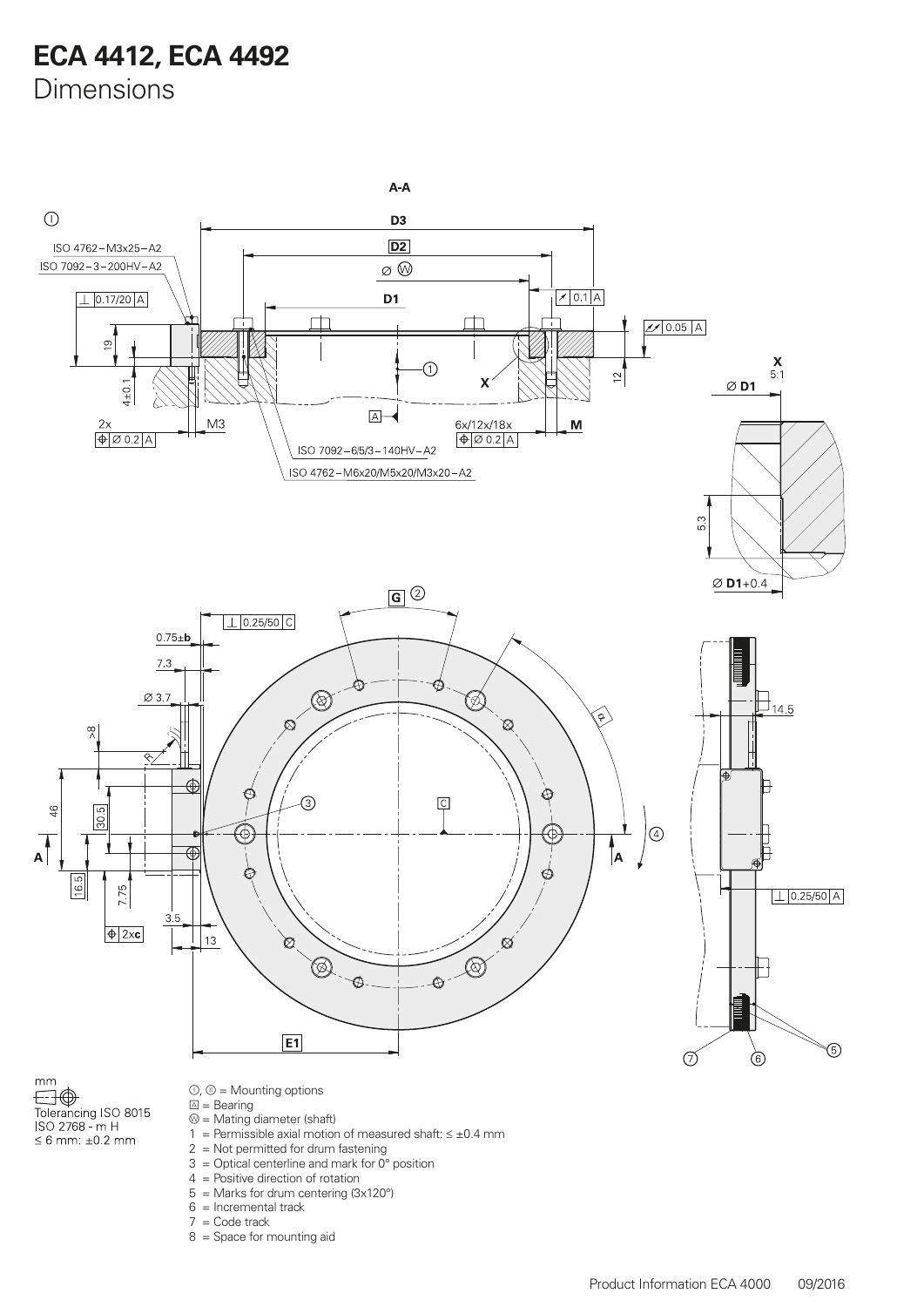

| D1                                | ⋓                      | D2                | D <sub>3</sub>       | E1     | E2     | $\alpha$                           | м                         | G      | $b$ [mm]   | c [mm] |
|-----------------------------------|------------------------|-------------------|----------------------|--------|--------|------------------------------------|---------------------------|--------|------------|--------|
| $+0.05/+0.07$<br>$\varnothing$ 70 | $\varnothing \leq 70$  | Ø 85              | ∅ 104.63             | 56.57  | 66.07  | $6x60^{\circ} = 360^{\circ}$       | $6x$ M <sub>5</sub>       |        | $\pm 0.07$ | 0.3    |
| $+0.05/+0.07$<br>$\varnothing$ 80 | $\varnothing \leq 80$  | $\varnothing$ 95  | ∅ 127.64             | 68.07  | 77.57  | $6x60^{\circ} = 360^{\circ}$       | 6x M5                     |        | $\pm 0.07$ | 0.3    |
| $\varnothing$ 120 + 0.05/ + 0.07  | $\varnothing \leq 120$ | $\varnothing$ 140 | $\varnothing$ 178.55 | 93.52  | 103.02 | $6x60^{\circ} = 360^{\circ}$       | 6xM5                      |        | $\pm 0.10$ | 0.3    |
| $\varnothing$ 130 +0.05/+0.07     | $\varnothing \leq 130$ | $\varnothing$ 139 | $\varnothing$ 148.20 | 78.35  | 87.85  | $12\times30^\circ = 360^\circ$     | $12\times$ M3             |        | $\pm 0.07$ | 0.3    |
| $\varnothing$ 150 +0.05/+0.07     | $\varnothing \leq 150$ | Ø 163             | ∅ 178.55             | 93.52  | 103.02 | $12\times30^{\circ} = 360^{\circ}$ | $12\times$ M3             |        | $\pm 0.10$ | 0.3    |
| $\varnothing$ 150 +0.05/+0.07     | $\varnothing \leq 150$ | $\varnothing$ 165 | $\varnothing$ 208.89 | 108.69 | 118.19 | $6x60^{\circ} = 360^{\circ}$       | 6x M5                     |        | $\pm 0.12$ | 0.5    |
| $\varnothing$ 180 +0.05/+0.07     | $\varnothing \leq 180$ | $\varnothing$ 200 | Ø 254.93             | 131.71 | 141.21 | $6x60^{\circ} = 360^{\circ}$       | $6x$ M <sub>5</sub>       |        | $\pm 0.12$ | 0.5    |
| $\varnothing$ 185 + 0.05/+ 0.07   | $\varnothing \leq 185$ | Ø 197             | Ø 208 89             | 108.69 | 118.19 | $12\times30^\circ = 360^\circ$     | $12\times M3$             |        | $\pm 0.12$ | 0.5    |
| $\varnothing$ 210 +0.05/+0.07     | $\varnothing \leq 210$ | Ø 230             | ∅ 254.93             | 131.71 | 141.21 | $12\times30^{\circ} = 360^{\circ}$ | $12\times$ M3             |        | $\pm 0.12$ | 0.5    |
| $\varnothing$ 270 +0.05/+0.07     | $\varnothing \leq 270$ | $\varnothing$ 290 | ∅ 331.31             | 169.90 | 179.40 | $12\times30^{\circ} = 360^{\circ}$ | $12\times$ M <sub>5</sub> |        | $\pm 0.15$ | 1.0    |
| $\varnothing$ 425 + 0.05/ + 0.07  | $\varnothing \leq 425$ | Ø 445             | ∅ 484.07             | 246.29 | 255.79 | $12\times30^{\circ} = 360^{\circ}$ | $12\times$ M6             | 12x M6 | $\pm 0.15$ | 1.0    |
| $\varnothing$ 512 +0.05/+0.07     | $\varnothing \leq 512$ | $\varnothing$ 528 | ∅ 560.46             | 284.48 | 293.98 | $18x20^{\circ} = 360^{\circ}$      | 18x M6                    | 12x M8 | $\pm 0.15$ | 1.0    |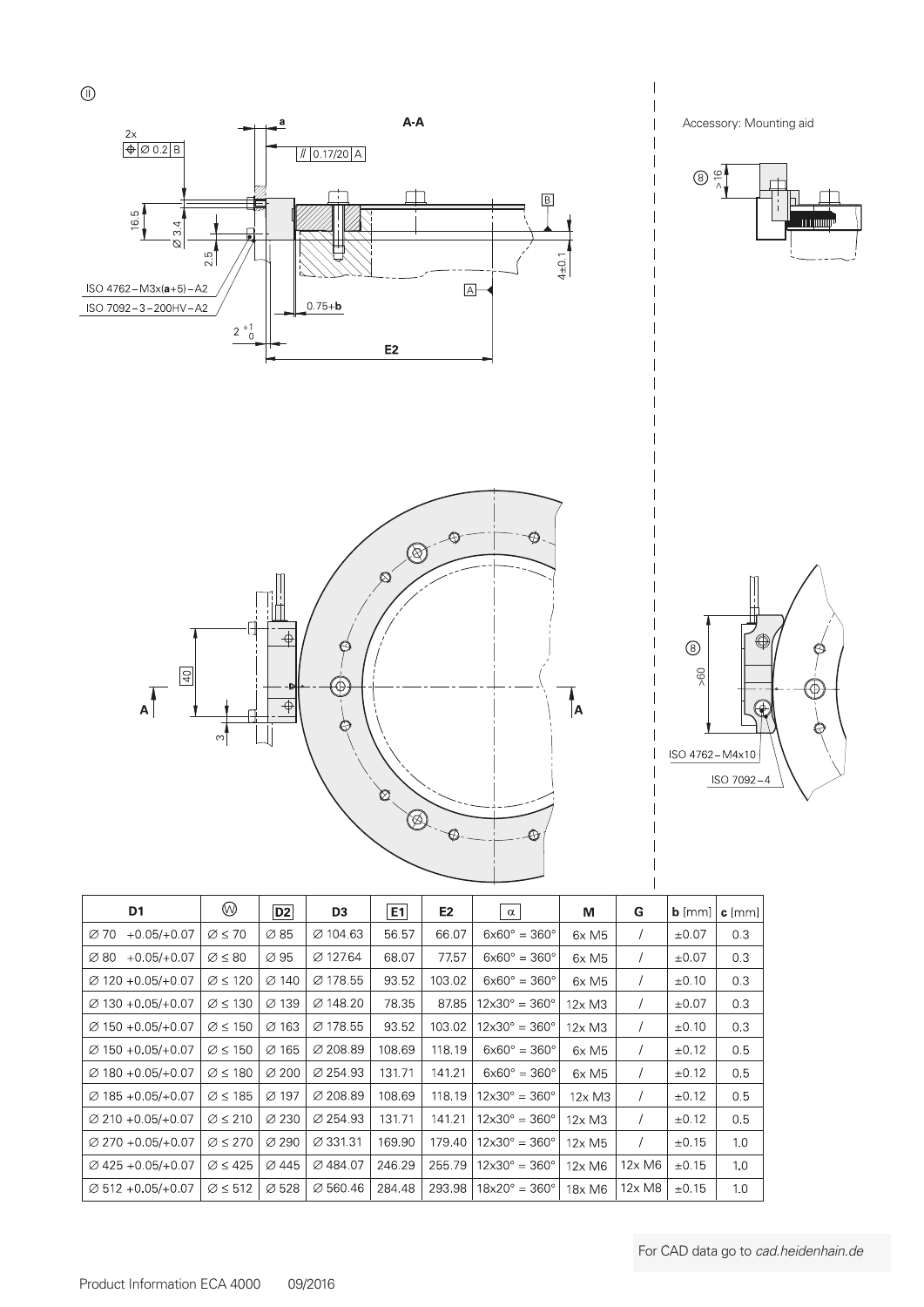## **Electrical connection**

#### **EnDat pin layout 8-pin M12 coupling 15-pin D-sub connector**  $\blacksquare$  $\begin{smallmatrix} 1 & 2 & 3 & 4 & 5 & 6 & 7 & 8 \\ 0 & 0 & 0 & 0 & 0 & 0 & 0 \\ 0 & 0 & 0 & 0 & 0 & 0 & 0 \end{smallmatrix}$ Power supply **Serial data transmission 8** | 2 | 5 | 1 | 3 | 4 | 7 | 6  $\blacksquare$ **4 12 2 10 5 13 8 15**  $\boxdot$ **DATA DATA CLOCK CLOCK UP Sensor** 0 V Sensor 0 V  $U_P$  $\bullet$  $\bullet$  $\bullet$ Brown/Green Blue White/Green White Gray Pink Violet Yellow

#### **Fanuc pin layout**

| 8-pin M12 coupling | 15-pin D-sub connector |                     |                                  |                                 |                    |                    |                          |                   |
|--------------------|------------------------|---------------------|----------------------------------|---------------------------------|--------------------|--------------------|--------------------------|-------------------|
|                    | $\blacksquare$         |                     | $\frac{•}{8}$<br>$1 \bullet - 2$ | $\cdot$ <sup>3</sup>            | ╾                  | <b>SEPTERIOR</b>   | $\frac{9}{2}$            | 10 11 12 13 14 15 |
|                    |                        |                     | Power supply                     |                                 |                    |                    | Serial data transmission |                   |
| $\blacksquare$     | 8                      | $\overline{2}$      | 5                                |                                 | 3                  | 4                  | 7                        | 6                 |
| $\Xi$              | $\overline{\bf{4}}$    | 12                  | $\overline{2}$                   | 10                              | 5                  | 13                 | 8                        | 15                |
|                    | $U_{P}$                | <b>Sensor</b><br>Up | 0V                               | <b>Sensor</b><br>0 <sub>V</sub> | <b>Serial Data</b> | <b>Serial Data</b> | <b>Request</b>           | <b>Request</b>    |
|                    | Brown/Green            | <b>Blue</b>         | White/Green                      | White                           | Gray               | Pink               | Violet                   | Yellow            |

#### **Mitsubishi pin layout**

| 8-pin M12 coupling |                         |                                   |                |                                        | 15-pin D-sub connector |                    |                                |                                |
|--------------------|-------------------------|-----------------------------------|----------------|----------------------------------------|------------------------|--------------------|--------------------------------|--------------------------------|
|                    | $\blacksquare$          |                                   |                | $\frac{1}{8}$<br>$1 \bullet \bullet 2$ |                        |                    |                                |                                |
|                    |                         |                                   | Power supply   |                                        |                        |                    | Serial data transmission       |                                |
|                    | 8                       | $\overline{2}$                    | 5              |                                        | 3                      | 4                  | $\overline{7}$                 | 6                              |
| $\bm{\Xi}$         | $\overline{\mathbf{4}}$ | 12                                | $\overline{2}$ | 10                                     | 5                      | 13                 | 8                              | 15                             |
|                    | $U_{P}$                 | <b>Sensor</b><br>$U_{\mathsf{P}}$ | 0V             | <b>Sensor</b><br>0V                    | <b>Serial Data</b>     | <b>Serial Data</b> | <b>Request</b><br><b>Frame</b> | <b>Request</b><br><b>Frame</b> |
| ⋹                  | Brown/Green             | Blue                              | White/Green    | White                                  | Gray                   | Pink               | Violet                         | Yellow                         |

**Cable shield connected to housing; U<sub>P</sub>** = Power supply voltage

**Sensor:** the sensor line is connected in the encoder with the corresponding power line.

Vacant pins or wires must not be used!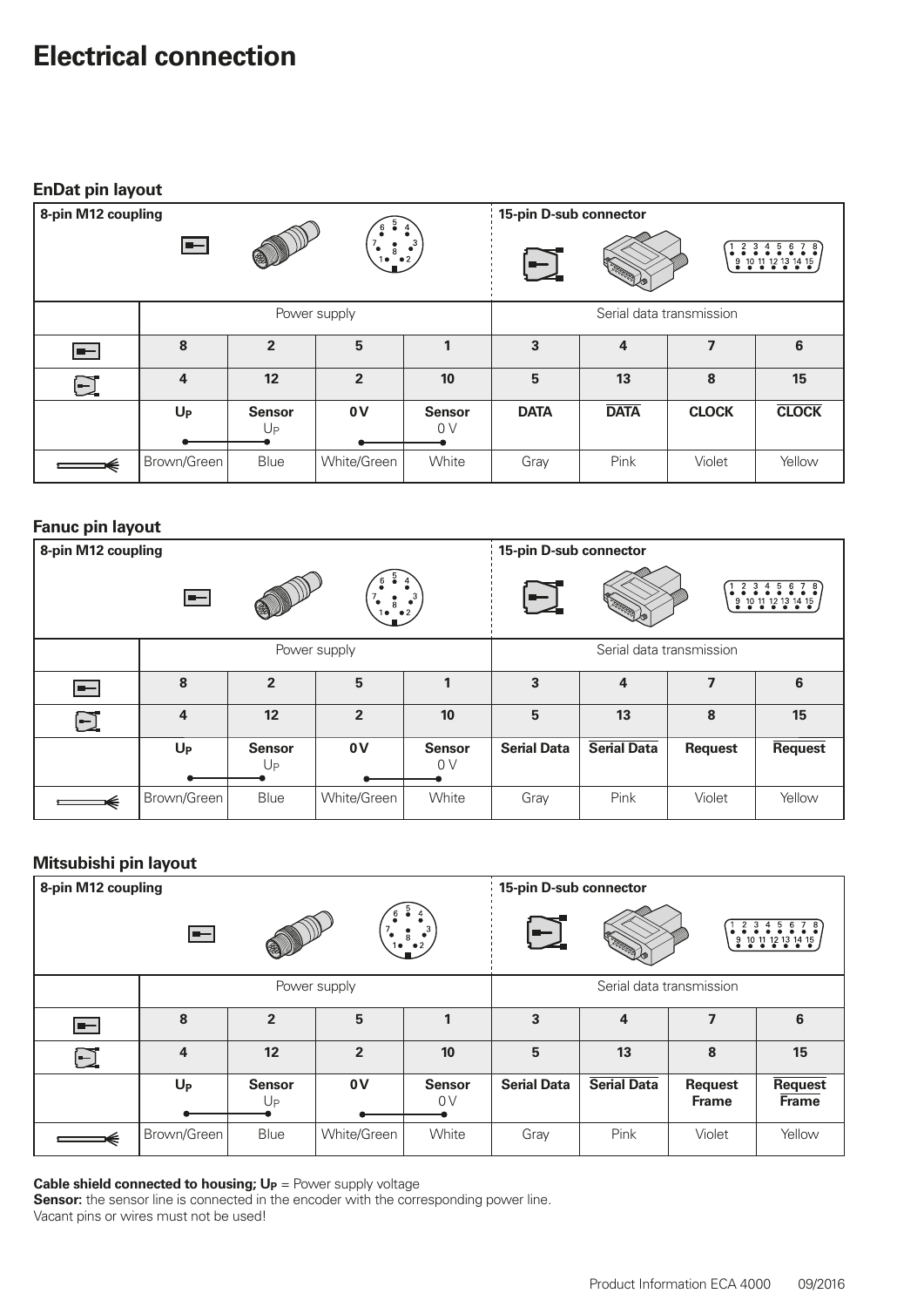## EnDat connecting cables

| PUR adapter cables and connecting cables<br>$[(4 \times (2 \times 0.09 \text{ mm}^2)]$ ; A <sub>P</sub> = 0.09 mm <sup>2</sup>                      |                                    |           |           |  |  |  |
|-----------------------------------------------------------------------------------------------------------------------------------------------------|------------------------------------|-----------|-----------|--|--|--|
| PUR adapter cables and connecting cables<br>$[(4 \times 0.14 \text{ mm}^2) + (4 \times 0.34 \text{ mm}^2)]$ ; A <sub>P</sub> = 0.34 mm <sup>2</sup> | $\varnothing$ 3.7 mm <sup>1)</sup> |           |           |  |  |  |
| <b>Connecting cable</b> with 8-pin M12 connector<br>(female) and 8-pin M12 coupling (male)                                                          |                                    | 368330-xx | 801142-xx |  |  |  |
| <b>Connecting cable</b> with 8-pin M12 right-angle<br>connector (female) and 8-pin M12 coupling<br>(male)                                           |                                    | 373289-xx | 801149-xx |  |  |  |
| Adapter cable with 8-pin M12 connector<br>(female) and 15-pin D-sub connector (male),<br>for PWM 20, EIB 74x, etc.                                  |                                    | 524599-xx | 801129-xx |  |  |  |
| <b>Adapter cable</b> with 8-pin M12 right-angle<br>connector (female) and 15-pin D-sub<br>connector (male).<br>for PWM 20, EIB 74x, etc.            |                                    | 722025-xx | 801140-xx |  |  |  |
| <b>Connecting cable</b> with 8-pin M12 connector<br>(female) and free cable end (cut off)                                                           |                                    | 634265-xx |           |  |  |  |
| <b>Connecting cable</b> with 8-pin M12 right-angle<br>connector (female) and free cable end<br>(cut off)<br>$\overline{1}$                          |                                    | 606317-xx |           |  |  |  |

 $1)$  Max. total cable length 6 m

AP: Cross section of power supply lines